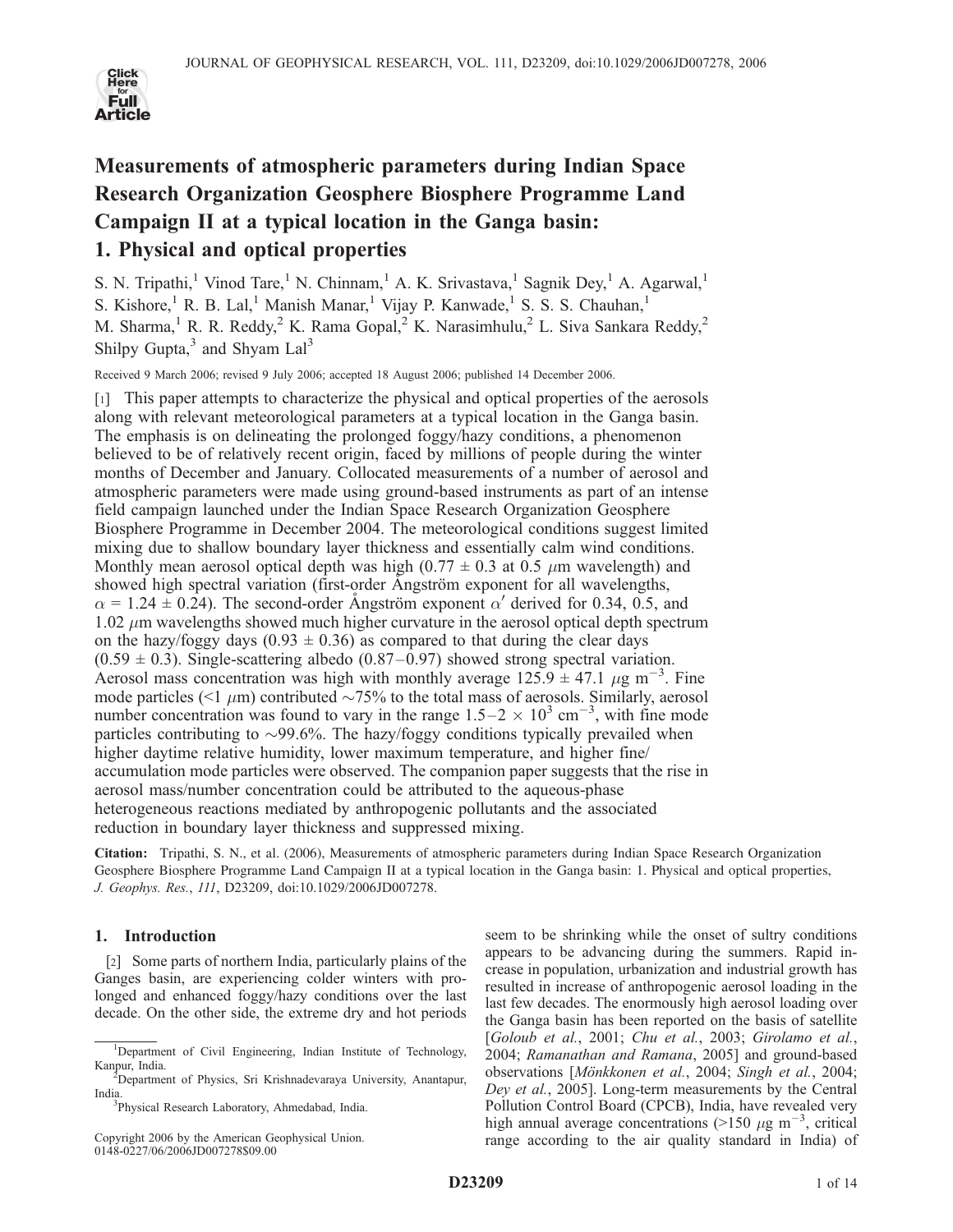particulate matter of diameter less than 10  $\mu$ m (PM<sub>10</sub>) in the atmosphere of the major cities of the Ganges basin (CPCB site, http://www.cpcb.nic.in). For example, in Kanpur, the average  $PM_{10}$  concentration in the last 5 years has been reported at  $202 \pm 73.1 \ \mu g \ m^{-3}$ .

[3] Over the last decade or so, a large number of researches have been directed to understand the climatic effects of atmospheric aerosols [Hobbs et al., 1997; Penner et al., 2001]. The effect of aerosols on climate is very complex and depends on several aerosol microphysical properties, such as composition, size distribution, hygroscopic behavior and other properties [*Jacobson*, 2001]. Aerosols influence the forcing indirectly through wellknown Twomey effect [Twomey, 1977] and absorbing aerosols evaporate clouds thus affecting the hydrological cycle [Ackerman et al., 2000; Ramanathan et al., 2001]. Radiative forcing by aerosols is one of the largest sources of uncertainty in projecting climate change [Charlson et al., 1992; Kiehl and Briegleb, 1993; Satheesh and Ramanathan, 2000; Intergovernmental Panel on Climate Change, 2001] because of the incomplete knowledge of the macrophysical and microphysical [Dubovik et al., 2000, 2002] properties of aerosols. Therefore collation of information on chemical, microphysical and optical properties of aerosols, which are main inputs to the radiative forcing calculations, is warranted.

[4] Several international multi-institutional campaigns have been conducted in the past to understand the role of aerosols in climate change. The primary goal of the Aerosol Characterization Experiment (ACE) was to minimize the uncertainty in the estimation of aerosol radiative forcing in the clean Southern Hemisphere marine atmosphere during ACE 1 [Bates et al., 1998] and subtropical northeast Atlantic during ACE 2 [Raes et al., 2000]. Later on, similar campaign was conducted in the East Asian region (ACE-Asia) to understand these issues more comprehensively [Huebert et al., 2003]. Smoke, Cloud, Aerosols, Radiation-Brazil (SCAR-B) was aimed at understanding the effect of biomass-burning aerosols and smoke on the forcing [Kaufman et al., 1998]. Similar effort was made over the United States during Tropospheric Aerosol Radiative Forcing Observational Experiment (TARFOX) [Russell et al., 1999]. In Europe, the ESCOMPTE program was conducted to create relevant database to produce regional pollution models [Cros et al., 2004]. The Indian Ocean Experiment (INDOEX) was focused at the tropical Indian Ocean during the Northern Hemisphere dry monsoon, when the anthropogenic pollution was transported from the continent to the oceanic region. Till early 2004, no such exercise has been conducted on a large scale on the Indian subcontinent, which is necessary in order to understand the regional pollution dynamics, its transport to the oceanic region and effect on the climate. During February 2004, a mobile pilot land aerosol campaign was organized under Indian Space Research Organization Geosphere Biosphere Programme (ISRO-GBP) in southern India [Moorthy et al., 2005a].

[5] In December 2004/January 2005 a monthlong land campaign with a multi-institutional scientific effort aiming to understand the pollution dynamics of the Ganga basin in northern India during winter season was carried out by ISRO (ISRO-GBP Land Campaign II). IIT Kanpur (longi-

tude  $80^{\circ}22'E$  and latitude  $26^{\circ}26'N$  and 142 m altitude from mean sea level) was one of the 7 stations in the Ganga basin, where simultaneous measurements of optical, physical and chemical properties of aerosols were conducted during Land Campaign II (LC II).

[6] The principal goal of the research work presented in this and the companion paper was to test the hypothesis that anthropogenic aerosol loading significantly contributes to the prolonged and enhanced foggy/hazy winters in plains of the Ganges basin. Collocated measurements of particle mass, particle number size distributions, aerosol optical properties, e.g., aerosol optical depth (AOD), Angström exponent  $\alpha$ , single-scattering albedo (SSA) measured by sun/sky radiometer, were carried out. Such extensive simultaneous measurements are not reported in the literature for this region. Direct measurements of all the aerosol parameters reduce the uncertainties in the regional aerosol model, and hence are important to further the state of the art on role of aerosols in influencing atmospheric conditions.

### 2. Methodology

[7] ISRO-GBP LC II was conducted during  $1-31$ December 2004 continuously, when measurements of physical, optical and chemical properties of aerosols have been taken in stationary mode. During the campaign period, detailed measurements of aerosol parameters and trace gases were carried out at three sites, Delhi, IIT Kanpur and Kharagpur (Figure 1) out of the seven stations. At IIT Kanpur, measurements of some parameters were extended for another week.

[8] The primary objectives of the LC II were as follows: (1) to measure the physical, optical and chemical properties of the aerosols simultaneously, so that these properties can be used to estimate the aerosol radiative forcing more accurately; (2) to compare the properties of aerosol and trace gases in foggy/hazy and clear weather condition; and (3) to understand the fog chemistry in the northern India. During the winter season, mainly in December and January, the whole part of the Northern India experiences western disturbances moving eastward from west, which leads to intense fog and haze in the region [Pasricha et al., 2003]. This is represented in Figure 1 using Moderate Resolution Imaging Spectroradiometer RGB image. Size-resolved fog water samples were collected and chemically analyzed using a fog sampler. The chemical composition of fog and its characteristics is subject of another paper.

[9] At IIT Kanpur, measurements were conducted using ground-based instruments, balloonsonde and aircraft to gather a comprehensive data set to understand the regional pollution dynamics and its effect on the radiation budget. The information about the boundary layer characteristics was obtained through balloon sonding. Vertical distribution of black carbon (BC) aerosols was measured using AE-21- ER Aethalometer on board an unpressurized high-wing Piper Super Cub PA-18 aircraft [Tripathi et al., 2005b]. Continuous surface measurements of BC, its diurnal behavior and the implication to regional radiative forcing are discussed in details elsewhere [Tripathi et al., 2005a].

[10] All the measurements have been performed following a common protocol, as the measurement sites were located at varying geographical locations and the measure-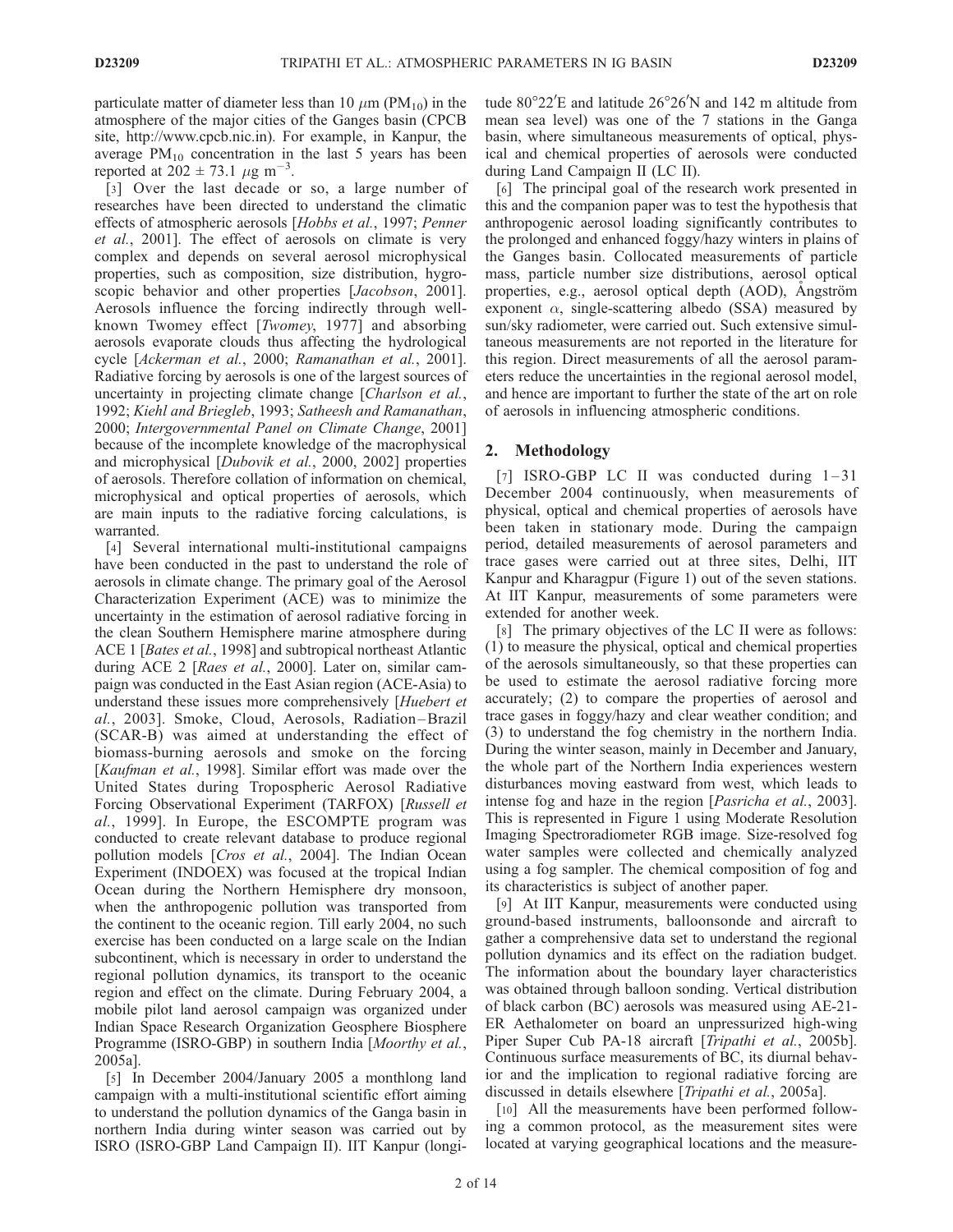

Figure 1. MODIS RGB image taken on board Aqua satellite on 18 December 2004 showing intense fog and haze spreading over the entire Ganga basin. The locations of Kanpur (1) and the other sites  $(2-7$  represent Hissar, Delhi, Agra, Allahabad, Jaduguda, and Kharagpur, respectively), where simultaneous measurements were taken during LC II, are also shown.

ments were being taken by different individuals. The time window for the measurements was fixed from 0900 to 1700 local time (LT), as during this time period, the boundary layer is well evolved. The aerosol optical and physical properties were measured within this time zone, whereas BC measurements were taken continuously for 24 hours. Aerosol samples were collected during the specified time range; however, on some days, 24-hour samples were also collected to study the diurnal variations of the chemical composition of aerosols.

[11] A number of instruments were used to measure various aerosol parameters during the campaign (refer to Table 1). A brief description of the instrumentation and protocol for the measurement of the optical and physical parameters is given as follows.

## 2.1. Measurements of Meteorological Parameters

[12] During the campaign, the meteorological parameters (wind speed, WS; temperature, T; relative humidity, RH and precipitation) were measured by an automatic weather station of Envirotech Pvt. Ltd., New Delhi. The WS and T sensors work with an accuracy of 0.36 km  $hr^{-1}$  and 0.1°C, while the accuracy of RH sensor is  $2\%$  for RH  $\leq 90\%$  and 3% for RH in the range of 90– 100%. The measurements were taken in every 5 min. and the data are grouped and displayed as hourly average. Wind direction (WD) data at the surface and at  $\sim$ 300 m height from mean sea level were obtained from Chakeri air field, around 25 km away from IIT Kanpur. The WD data at the surface were recorded at an hourly interval, whereas the data at  $\sim$ 300 m height were taken by balloon measurements once in the morning and afternoon.

#### 2.2. Measurements of Optical Properties

[13] Optical properties of aerosols were measured using CIMEL sun/sky radiometer deployed under the Aerosol Robotic Network (AERONET) program along with the

Table 1. Instrumentation and the Parameters Measured During Land Campaign II at Kanpur

| Serial Number | Parameters                     | Instruments                                                    |
|---------------|--------------------------------|----------------------------------------------------------------|
|               | AOD, water vapor               | <b>AERONET</b>                                                 |
|               | AOD, water vapor               | <b>MWR</b>                                                     |
|               | particle number distribution   | GRIMM optical particle counter                                 |
|               | particle mass distribution     | quartz crystal microbalance                                    |
|               | aerosol chemical composition   | APM 450 Envirotech single-stage $PM_{10}$ high-volume sampler, |
|               |                                | Pacwill Tisch Environmental Cascade impactor                   |
| 6             | fog water chemical composition | three-stage fog sampler                                        |
|               | aerosol black carbon           | aethalometer                                                   |
|               | Ozone                          | <b>Microtops</b>                                               |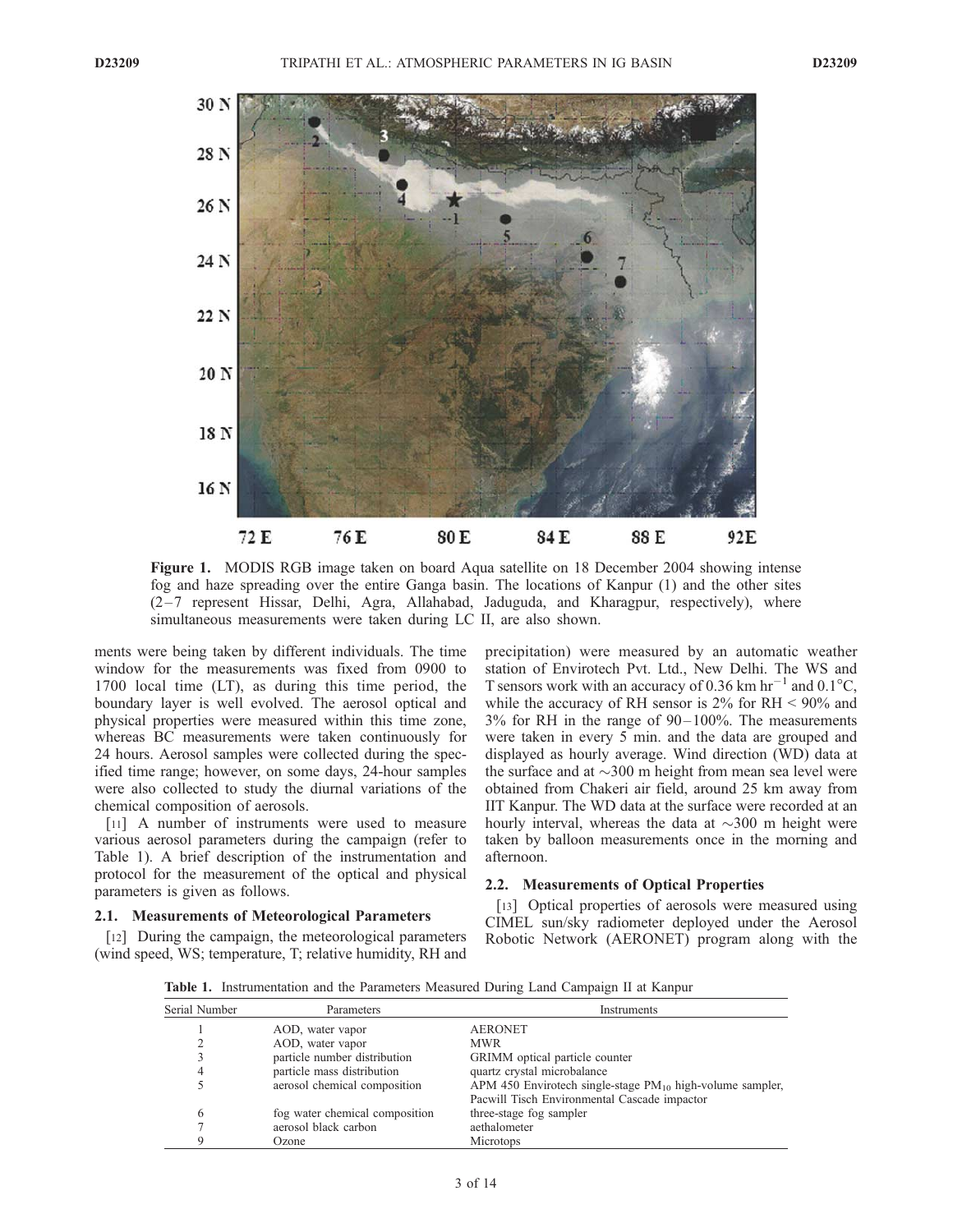multiwavelength radiometer (MWR) deployed under ISRO-GBP. The CIMEL radiometer takes measurements of the direct sun and diffuse sky radiances within the spectral range  $0.34 - 1.02 \mu m$  [*Holben et al.*, 1998, 2001]. The direct sun measurements are made at eight spectral channels (0.34, 0.38, 0.44, 0.5, 0.67, 0.87, 0.94 and 1.02  $\mu$ m) with triplet observations per wavelength and sky measurements at four spectral channels (0.44, 0.67, 0.87 and 1.02  $\mu$ m) to deduce aerosol optical properties. AOD due to fine and coarse mode are discriminated following *O'Neill et al.* [2003], which further help in assessing the anthropogenic contribution. The optical properties are measured both at fine (<1  $\mu$ m) and coarse (>1  $\mu$ m) modes. The uncertainty in calculation of aerosol optical depth (AOD) and error analysis of retrieved optical properties, e.g., SSA and volume size distribution, are given in detail by *Dubovik et al.* [2000]. Level 2.0 data of AERONET are used in the present study.

[14] MWR provides AOD by measuring continuous spectral extinction measurement of direct solar radiation at ten narrow spectral filters at 0.38, 0.4, 0.45, 0.5, 0.6, 0.65, 0.75, 0.85, 0.935 and 1.025  $\mu$ m wavelength [Moorthy et al., 1999]. Each set of MWR observation is composed of measurement time and output voltage. From the voltage measurements, AOD is obtained using Langley plot technique, details of which are given by Moorthy et al. [1999].

[15] The AOD retrieved by AERONET and MWR are in excellent agreement ( $R^2 \sim 0.96$ ) during the winter season in the region with maximum absolute difference of 0.06 (K. K. Moorthy et al., private communication, 2004). Hence, during the absence of the CIMEL radiometer due to a technical problem in December 2004, AOD data were complemented from the MWR to create a continuous database for the whole month. During the time of intense fog, AOD could not be measured because of the absence of direct sunlight. First-order Angström exponent  $(\alpha)$  is computed from the spectral variation of AOD in the wavelength range  $0.34 - 1.02$   $\mu$ m using the *Angström* [1964] relationship:

$$
\tau_a = \beta \lambda^{-\alpha} \tag{1}
$$

where  $\beta$  is the turbidity coefficient and  $\lambda$  is the wavelength. Further, a second-order Ångström exponent  $(\alpha')$  has been derived following *Eck et al.* [1999] to quantify the rate of change of slope in  $\ln \tau_a$ –ln  $\lambda$  curves:

$$
\alpha'(\lambda) = \left(\frac{-2}{\ln \lambda_{i+1} - \ln \lambda_{i-1}}\right) \left(\frac{\ln \tau_{a_{i+1}} - \ln \tau_{a_i}}{\ln \lambda_{i+1} - \ln \lambda_i} - \frac{\ln \tau_{a_i} - \ln_{a_{i-1}}}{\ln \lambda_i - \ln \lambda_{i-1}}\right). \tag{2}
$$

In this study, we calculated  $\alpha'$  using 0.34, 0.5 and 1.02  $\mu$ m wavelengths to cover the wavelength spectrum used by AERONET.  $\alpha'$  close to zero indicates constant slope of the AOD spectrum, while a higher value represents rapidly changing slope. Aerosol volume size distribution is retrieved in the particle size range  $0.05-15 \mu m$  with insignificant error in the range  $0.1-7 \mu m$  [*Dubovik et al.*, 2000].

#### 2.3. Physical Measurements

[16] Total ambient aerosol mass concentration  $(M_T)$  was measured, using a quartz crystal microbalance (QCM, model PC-2 of California measurements), with the accuracy of about 15–20% for  $M_T < 10 \ \mu g \ m^{-3}$  [Pillai and Moorthy, 2001]. The error is even less for higher  $M_T$ . QCM is a Cascade impactor that has the potential to provide nearreal-time measurements of total as well as size segregated mass concentration of aerosols. The impactor is provided with a small pump (diaphragm vacuum pump) to aspire the ambient air into the stack, and a flowmeter to monitor the flow rate. The instrument operates at a flow rate of  $240$  ml min<sup>-1</sup> and segregates aerosol samples in the range 0.05 to > 25  $\mu$ m in 10 size bins. The low flow rate was used, as only a very small amount of aerosol mass is required to produce a measurable frequency drift. Measurements were made approximately at hourly intervals from 0900 to 1700 LT for the whole month of December with the sampling duration of 6 min. The short-term stability of the crystal oscillator during the sampling time of 6 min is more important than long-term drift as  $M_T$  is directly proportional to the change in the frequency difference of the sensing and the reference crystal. The most important parameter that controls QCM's operation is RH. At RH > 70%, it requires stable RH during the sampling period [Pillai and Moorthy, 2001], because of the affinity of quartz substrate to moisture. Also, there could be the loss of adsorbed water from watersoluble particles by evaporation during the collection of particles under low-pressure conditions [Jayaraman et al., 1998]. The maximum error in measured mass for high ambient RH could be  $\sim$  25%. During the measurement period (0900– 1700 LT), whenever ambient RH crosses 75%, the instrument operation was discontinued. During the foggy/ hazy days, the crystals were regularly cleaned and dried, so that the moisture effect can be minimized. Thus enough precautions were taken during the data collection, but still, some error exists in the measured mass concentration, which arises because of the uncertainty in the assumed aerosol density (2 gm cm<sup>-3</sup>; Pillai and Moorthy [2001]). Earlier QCM was successfully used in INDOEX [Jayaraman et al., 1998] and ARMEX [Moorthy et al., 2005b] campaigns to measure mass size distribution. During ARMEX campaign, QCM was operated at highly humid conditions, where RH was more than 65% for most of the times.

[17] The particle size analyzer/dust monitor Model 1.108 (Grimm, Germany), also known as optical particle counter (OPC) is a small portable unit, used for the continuous measurements of particles in the air (http://www.grimmaerosol.com). This instrument enables real-time measurements of ambient aerosol number concentration under varying environmental conditions [Tiwary and Colls, 2004]. The measurements were carried out in number mode, i.e., particle counts as counts  $\text{liter}^{-1}$  with an operational flow rate of 1.2 liters  $min^{-1}$ . This instrument uses the laser scattering technology for single particle counts, whereby a semiconductor laser serves as the light source. The scattered signal from the particle passing through the laser beam and is collected at approximately 90° by a mirror and transferred to a recipient diode. The instrument measures the cumulative number concentration in 15 channels in the range 0.3 to 20  $\mu$ m with a detection range in 1–10<sup>6</sup> counts liter<sup>-1</sup> with a sensitivity of 1 particle liter<sup>-1</sup>. Particle number distributions were measured continuously from 0900 to 1700 LT everyday according to the measurement protocol. The major limitation of the measurements with the above two instru-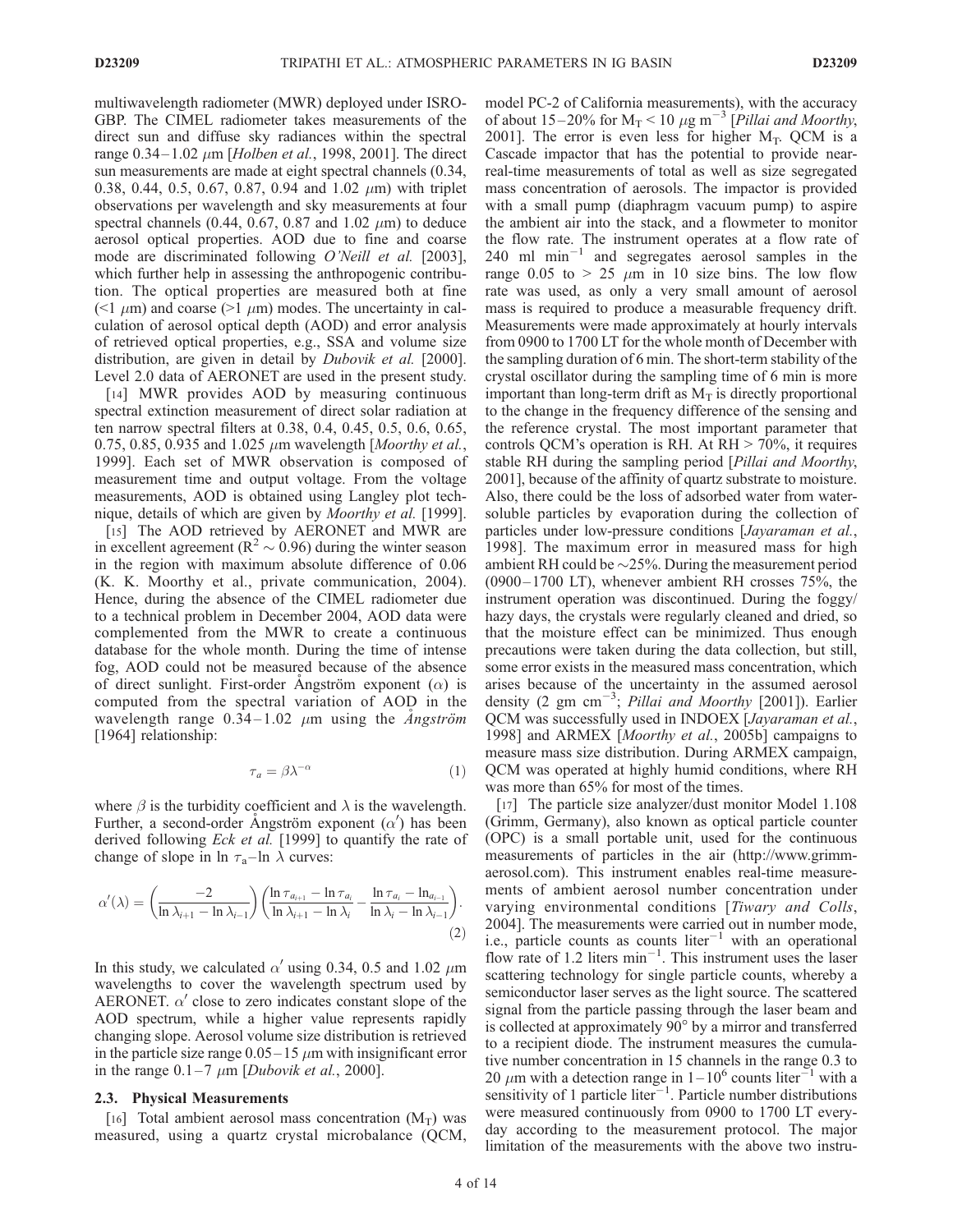

Figure 2. Wind direction (a) at the surface and (b) at 304.8 m altitude from mean sea level and diurnal variations of relative humidity (RH), wind speed (WS), and temperature (T) during (c) foggy/hazy and (d) clear days.

ments is that they cannot be operated during the haze when surface RH becomes higher than 75%; hence no nighttime measurements were possible during the campaign.

#### 3. Results and Discussion

[18] The IITK campus is about 17 km away from the center of Kanpur City (shown in Figure 1) and is considered relatively free from local perturbations; hence it represents more regional characteristics than local nature. The main sources of particulate and gaseous pollutants from anthropogenic activities include biomass burning in open fields and as domestic fuel in rural settings [Venkataraman et al., 2005], emissions from thermal power plants, brick kilns, fossil fuel burning and vehicular exhausts.

## 3.1. Synoptic Meteorology

[19] Foggy/hazy conditions were observed for significant number of hours on every day from the night of 8 December to the morning of 28 December (except on  $25-26$ December). Similar conditions prevailed during 4-5 January 2005. Accordingly, measurements conducted during  $9-27$ December (except  $25-26$  December) and  $4-5$  January were taken as representative of the foggy/hazy weather. The remaining measurements during the campaign period were considered to represent clear weather.

[20] The WD during the campaign was mostly southwesterly (Figure 2a) with occasional  $(\sim 10\%)$  northeasterly flow at the surface. Calm conditions were found to prevail near the surface frequently during the measurement period  $(\sim 43\%)$  leading to poor dispersal of the pollutants. At  $\sim$ 300 m altitude, the WD was mostly varying from northwesterly to southwesterly (Figure 2b). WS, RH and T show pronounced diurnal variations both during the foggy/hazy (Figure 2c) and clear (Figure 2d) weather conditions. WS was less than 2.5 km  $hr<sup>-1</sup>$  during the early morning and nighttime, whereas the daytime WS was higher reaching  $\sim$ 4.0 km hr<sup>-1</sup> at 1400 LT. The diurnal variation of the WS was almost similar during the foggy/hazy and clear weather conditions. RH was very high (>85%) during the nighttime and the early morning and decreased after 900 LT attaining a minimum value of 53% during the noontime. During the foggy/hazy weather days, RH never dipped below 70% (Figure 2c). The diurnal variation of T was lower during the foggy/hazy weather ( $9^{\circ}$ C < T <  $18^{\circ}$ C) compared to clear weather days ( $9^{\circ}$ C < T <  $24^{\circ}$ C). No precipitation was observed in December 2004; only a light drizzle was observed during the night of 2 January 2005. The absence of precipitation during the campaign rules out the wet removal processes of aerosols and provides a longer residence time in the atmosphere.

#### 3.2. Atmospheric Stability and Boundary Layer

[21] Six balloon sondings were made in the morning hours (1000–1030 LT) during the campaign period. Temperature, relative humidity (RH), and potential temperature  $(\theta)$  profiles obtained are presented in Figures 3a, 3b, and 3c,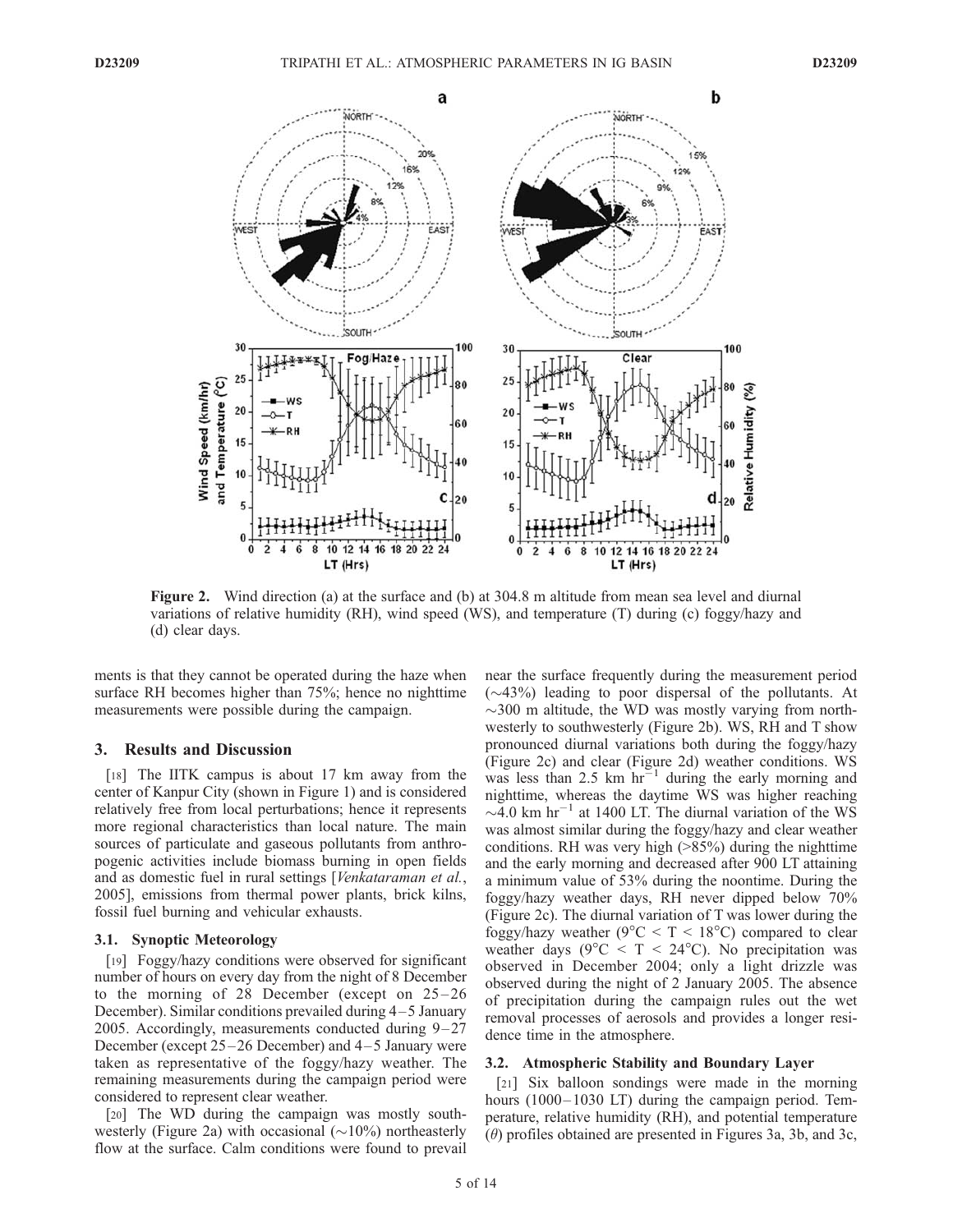

Figure 3. Vertical profiles of (a) temperature, (b) RH, and (c) potential temperature obtained from balloon soundings during December 2004.

respectively. The potential temperature  $(\theta)$  is calculated from the following equation:

$$
\theta = \mathrm{T}_2 [P_1/P_2]^\kappa \tag{3}
$$

where  $\kappa = R/c_p$ ; R is the specific gas constant for dry air and  $c_p$  is the specific heat capacity of dry air at constant pressure. Increasing  $\theta$  with height (on 15, 18, and 25 December 2004) clearly indicates the presence of a stable layer near the surface during morning hours, which resembles the classical boundary layer structure during the morning hours in winter season [*Tripathi et al.*, 2005b]. For the rest of days (11, 22, and 29 December 2004) the inversion layer was found to be above 200 m altitude from surface. Because of this stable boundary layer, aerosols' mixing and dispersion are likely to be restricted. It may be noted that because of some technical problem in relative humidity sensor on 29 December, the data above 900 m were erroneous and hence not considered. Profiles of  $\theta$ show the presence of stable layer except very near to surface ( $\leq$ 200 m) where  $\theta$  decreases with height with the enhanced mixing.

## 3.3. Aerosol Optical Properties

## 3.3.1. Aerosol Optical Depth Spectra

[22] Daily variations of AOD at 500 nm,  $\tau_{a,500}$  along with  $\alpha$  and  $\alpha'$  are shown in Figure 4a, and their mean values during clear and hazy/foggy days are presented in Table 2.  $\tau_{a,500}$  shows large variability from 0.35 to 1.6 during the period with monthly mean value of  $0.77 \pm 0.29$ . Variation in  $\alpha$  values (1.23  $\pm$  0.24) during December 2004 indicates high spectral variability in AOD. However, the monthly mean  $\alpha$  appears to be underrepresented, as on few days,  $\alpha$ was very low (<0.75). In fact on most of the days,  $\alpha$  was higher than 0.9 indicating dominance of fine (nuclei and accumulation) mode particles. The backward trajectories of the air mass at 500, 1000 and 1500 m altitude calculated using archived FNL data of NOAA HYSPLIT model for 25 December 2004 (when  $\alpha$  < 0.75) show that the air mass at all three altitudes were transported from the western Thar Desert (Figure 4b). Hence it is quite likely that coarser dust particles carried away by the wind were added to the column along with local soil dust leading to such lower spectral variation of AOD. There is not much difference in the mean values of  $\alpha$  during the clear and hazy/foggy days because of the sudden influx of coarse particles on  $24-25$ December, which lowers the mean of hazy/foggy period. If those two days are not considered, the mean becomes  $1.4 \pm$ 0.05, indicating higher spectral dependence due to higher fine mode particles, also noted from the AOD values.

[23] The slope of AOD spectrum on a log-log scale on most of the days is not constant, as revealed by  $\alpha'$ , which is not surprising for the urban aerosols [*Eck et al.*, 1999]. The monthly averaged AOD spectrum, when fitted linearly (slope of the line is  $\alpha$ ) on a log-log scale shows a difference of 0.08 and 0.047 at 0.34 and 0.5  $\mu$ m wavelength, whereas, the corresponding differences in polynomial fit (required for derivation of  $\alpha'$ ) are only 0.01 and 0.018, respectively.  $\alpha'$  varies within a range of 0.15 (less curvature) to 1.53 (strong curvature) during the study period. During the hazy/ foggy period, the mean value of  $\alpha'$  was 0.93  $\pm$  0.36, whereas, in the clear days, the mean value was  $0.59 \pm 0.3$ (Table 2). This clearly indicates that the curvature in the AOD spectrum increases during the hazy/foggy days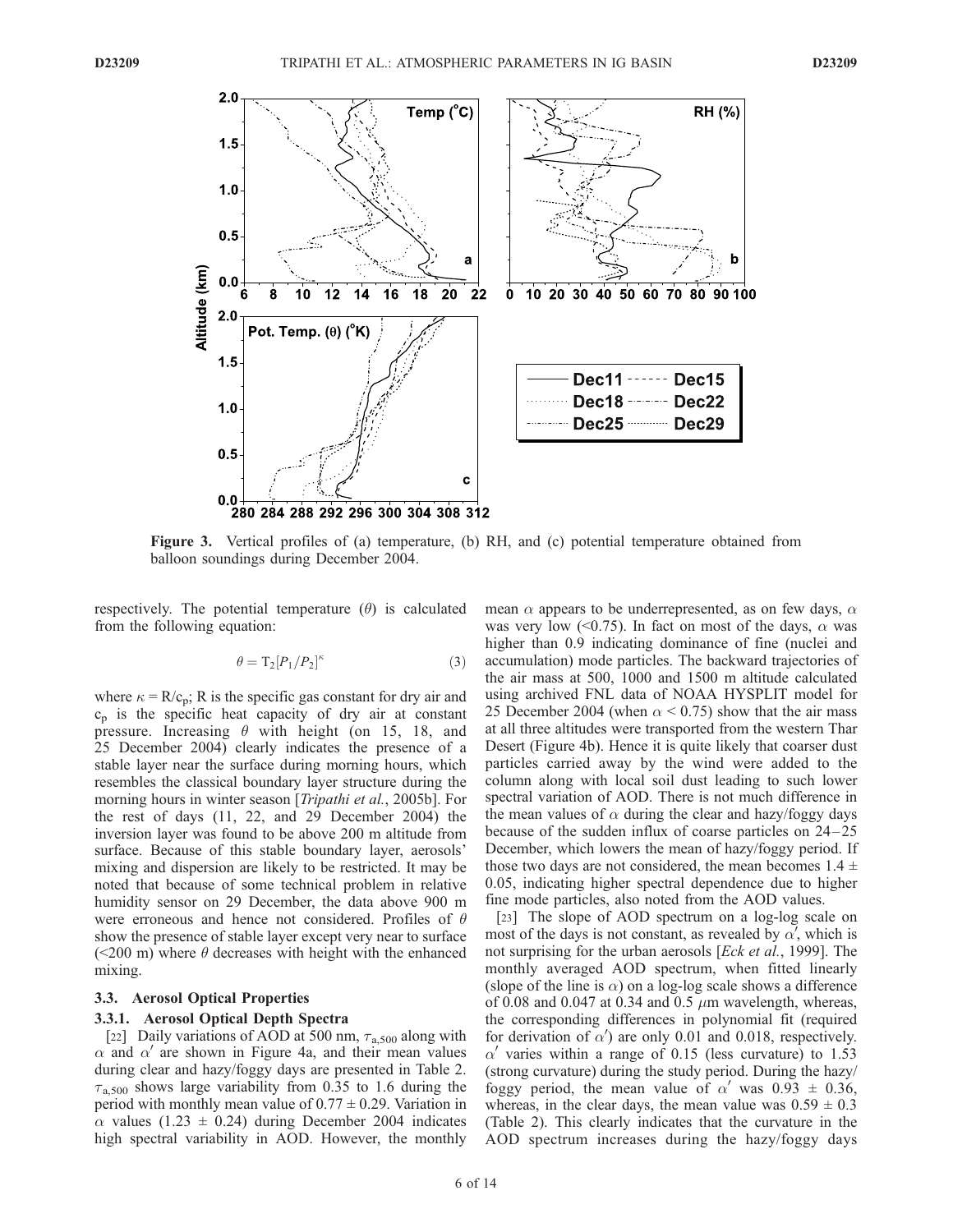

Figure 4. (a) Daily averaged AOD and first-order Angström exponent  $\alpha$  and second-order Angström exponent  $\alpha'$  during December 2004. (b) Five-day backward trajectories of the air mass at 500, 1000, and 1500 m altitude on 25 December. (c) Daily variation of  $AOD<sub>f</sub>$  and  $AOD<sub>c</sub>$  at 500 nm wavelength in December 2004.

because of increasing dominance of positive curvature in the accumulation mode aerosols.

[24] Further, to assess the role of anthropogenic activity in aerosol loading, fine mode AOD and coarse mode AOD are separated and presented in Figure 4c. The average fine mode AOD during the observation period is  $0.62 \pm 0.26$ , whereas the coarse mode AOD is  $0.16 \pm 0.11$ . The fine mode AOD increases from the monthly mean significantly (by 33%) during the hazy/foggy days, whereas, coarse mode AOD does not show so much increase. Only during 24 and 25 December, when  $\alpha$  shows low values, coarse mode AOD was found to show threefold increase. Higher fine mode AOD during hazy/foggy condition indicates higher accumulation mode particle concentration (resulted from anthropogenic activities) and poor dispersal within the boundary layer. This fact is supported by the direct measurements of aerosol mass concentration by QCM, which is discussed in section 3.4.

#### 3.3.2. Single-Scattering Albedo

[25] The temporal variations of SSA during the campaign at four AERONET retrieval wavelengths are shown in Figure 5a. SSA was found to vary in the range  $0.87-0.97$ . Dey et al. [2005] have shown significant difference in SSA at fine and coarse mode in Kanpur during the winter season. However, here SSA retrieved for total size distribution is considered. Low values of SSA indicate presence of absorbing aerosols in significant amount in the region. During

Table 2. Aerosol Parameters During Foggy/Hazy and Clear-Sky Conditions

| Sky Conditions | $AOD_{f,500}$   | $AOD_{c,500}$   | $\alpha$        |                 |
|----------------|-----------------|-----------------|-----------------|-----------------|
| Foggy/hazy     | $0.81 \pm 0.27$ | $0.21 \pm 0.16$ | $12 \pm 0.35$   | $0.93 \pm 0.36$ |
| Clear          | $0.48 \pm 0.15$ | $0.12 \pm 0.04$ | $1.26 \pm 0.15$ | $0.59 \pm 0.3$  |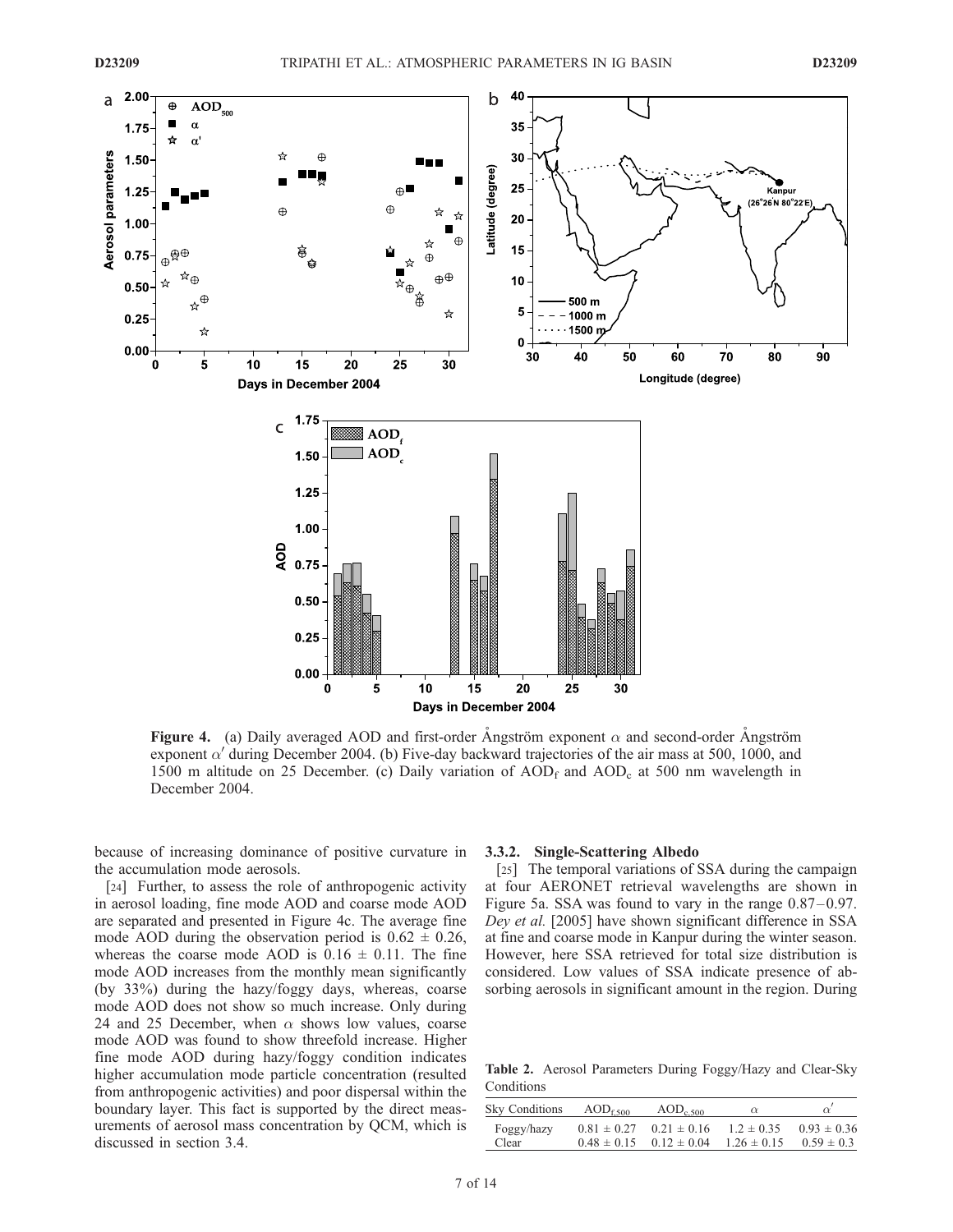

Figure 5. (a) Spectral variation of SSA during LC II retrieved from AERONET data. (b) Mean SSA spectra for foggy/hazy and clear days during the study period with standard deviation plotted as the error bars. (c) Daily averaged  $R_{\text{eff}}$  during the campaign period.

the campaign period, BC mass concentration was also measured, which is quite high in absolute terms (12.4  $\pm$ 0.5  $\mu$ g m<sup>-3</sup>) as well as mass fractions (~10%) [*Tripathi et* al., 2005a; Dey et al., 2006].

[26] SSA shows strong spectral dependence. SSA decreases with increase in wavelength for most of the days. *Bergstrom et al.* [2002] have shown that for  $\alpha > 1$ , the decreasing trend in SSA implies mixing of BC with nonabsorbing components, which is very likely in Kanpur, where concentrations of scattering aerosols (e.g., sulfate, nitrate, etc.) are high (as reported in the companion paper, Tare et al. [2005]). This type of spectral variation of SSA arises from the fact that the rate of decrease in the scattering coefficient with wavelength is higher than that of absorbing coefficient. In the presence of larger particles, when  $\alpha$  < 0.75 (on 24 and 25 December), reverse trend in SSA was observed. The extinction coefficient of coarser dust particles does not show significant spectral variation; whereas, the absorption coefficient decreases with wavelength. Hence, in the presence of coarser particles, SSA (which is the ratio of scattering coefficient to the extinction coefficient) increases with wavelength. The spectral dependence of SSA during the clear and hazy/foggy days is shown in Figure 5b. At all four representative wavelengths, SSA is higher during the hazy/foggy days indicating higher concentration of scattering aerosols. This is quite obvious, as at high ambient RH in these days, scattering aerosols grow hygroscopically, as compared to the clear days. These SSA are of the ambient aerosols. We have linearly fitted the SSA with RH at each wavelength to estimate the SSA for dry aerosols  $(\omega_{0, dry})$ , and the results are summarized in Table 3. The intercepts of the best fit lines are taken as the  $\omega_{0, \text{drv}}$  for that particular wavelength. The spectral dependence of  $\omega_{0, \text{dry}}$  is higher than that of the ambient aerosols

Table 3. Relative Humidity Dependence of Single-Scattering Albedo During the Study Period in Kanpur

| Wavelength, nm | $\Delta\omega_0/\Delta RH$ | $\omega_{0.}$ drv | Correlation Coefficient |
|----------------|----------------------------|-------------------|-------------------------|
| 440            | 0.0011                     | 0.871             | 0.6                     |
| 670            | 0.0014                     | 0.854             | 0.68                    |
| 870            | 0.0016                     | 0.833             | 0.66                    |
| 1020           | 0.0017                     | 0.823             | 0.64                    |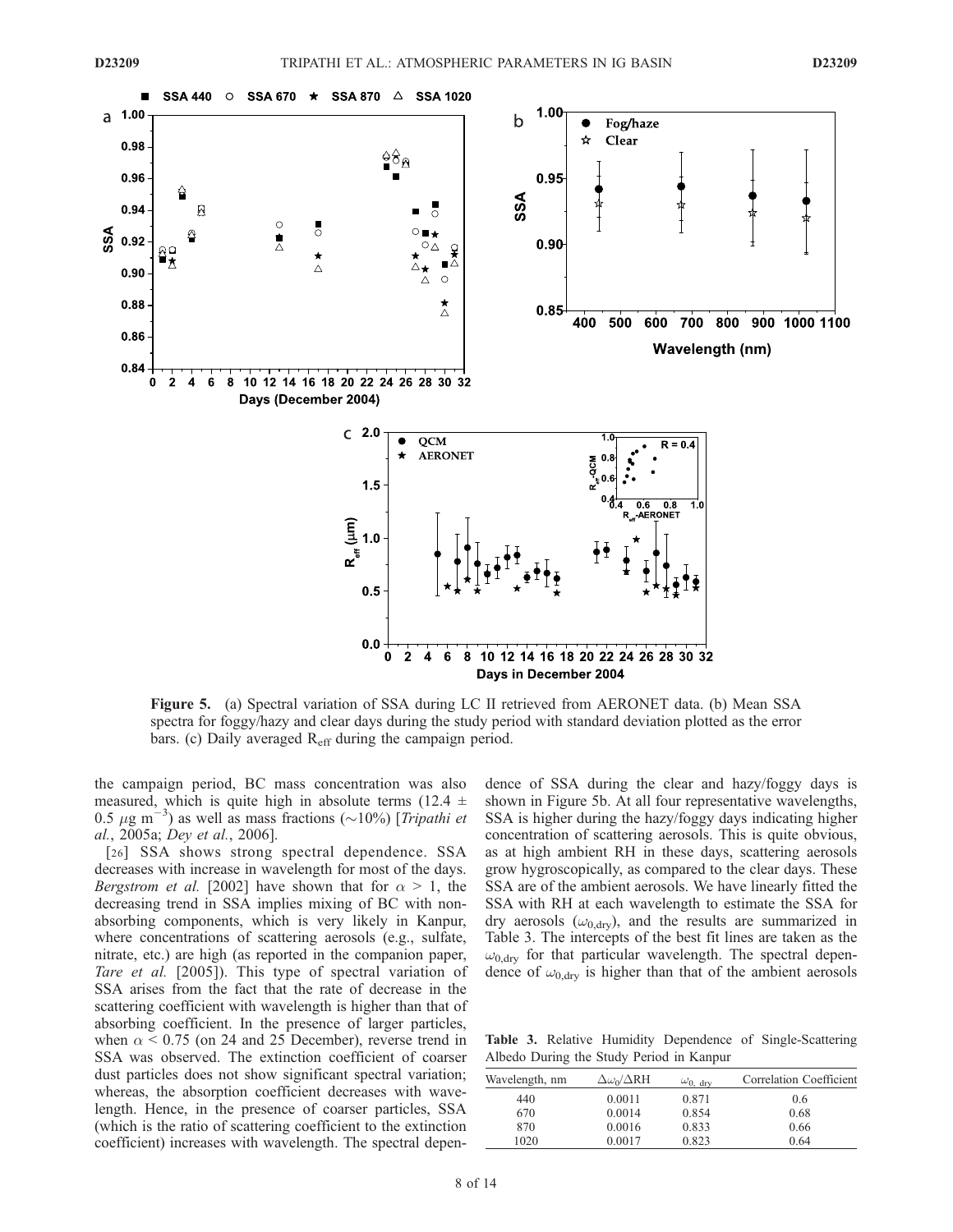because of the higher rate of change of SSA with RH  $(\Delta \omega_0 / \Delta RH)$  at higher wavelengths.

## 3.3.3. Aerosol Effective Radius

[27] The effective radius  $(R<sub>eff</sub>)$  is a useful measure of average aerosol particle size in a polydisperse aerosol population.  $R_{\text{eff}}$  has been estimated from the QCM measurements using the formula:

$$
R_{\text{eff}} = \frac{\sum_{i=2}^{10} V_{ci}}{\sum_{i=2}^{10} a_{ci}} \tag{4}
$$

where  $V_{ci}$  and  $a_{ci}$  are the volume and area concentration of aerosols and they are summed over second to tenth stage of QCM. The first stage is excluded as it collects the particles having size more than 25  $\mu$ m and no meaningful mean radius can be assigned to this stage [*Pillai and Moorthy*, 2001]. R<sub>eff</sub> from each observation are averaged to obtain one value for each observation day. Reff has been found to vary in the range 0.56 to 0.9  $\mu$ m in the observation period. On 25 December, when sudden influx of coarse particles was observed, R<sub>eff</sub>, as expected, showed the highest value (0.98  $\mu$ m). Statistically, the mean for the clear days (0.71  $\pm$ 0.14) is not much different from the mean for hazy/foggy days (0.76  $\pm$  0.1), but it is evident that during the hazy/ foggy period, the diurnal variation (as represented by the standard deviations of each point plotted as error bars in Figure 5c) of  $R<sub>eff</sub>$  is much lower compared to that during the clear days. During the hazy/foggy period, much stable atmosphere led to poor dispersal of the pollutants, resulting in less variation in the size distribution.

[28] R<sub>eff</sub> has also been retrieved by AERONET and compared with  $R_{\text{eff}}$  estimated from QCM measurements (correlation coefficient of 0.4). Although  $R_{\text{eff}}$  from AERONET is lower as compared to that calculated from QCM measurements, the temporal trend is similar through out the observation period. The discrepancy in the values could be due to the fact that  $R_{\text{eff}}$  retrieved by AERONET is for the total atmospheric column, which may have slightly different size distribution than that at the surface, whereas the QCM-derived  $R_{\text{eff}}$  is for the near-surface aerosol size distribution. Also, in the QCM measurements, the first channel (particle  $>25 \mu m$ ) is ignored for the derivation of R<sub>eff</sub>. Another factor, that may be responsible for such discrepancy is RH. The mass concentration measured by QCM assumes particle density of 2 g  $cm^{-3}$ . At humid condition (mostly in the hazy/foggy period), hygroscopic growth of particles might lower aerosol density, which resulted in higher values of Reff.

#### 3.4. Physical Properties

#### 3.4.1. Aerosol Mass Concentration

[29] Size-segregated aerosol mass concentration was measured using QCM. Total particle mass concentration  $(M_T)$ , during the month of December, varied between 45 to  $220 \mu g$  m<sup>-3</sup> with a monthly mean of  $126.0 \pm 47.1 \mu g$  m<sup>-3</sup>. Aerosols in Kanpur are mostly contributed by street dust and anthropogenic activities [Dey et al., 2004; Singh et al., 2004]; anthropogenic and industrial particles contributing to particle diameter  $D_p < 2 \mu m$  and dust contributing to  $D_p$  > 2  $\mu$ m. M<sub>T</sub> was divided into coarse mode (geometric mean diameter,  $D_p = 1.13 \mu m$ , this was done because 1.13  $\mu$ m was the nearest D<sub>p</sub>, which is less than 2  $\mu$ m) and fine mode ( $D_p < 1.13 \mu m$ ). Fine mode was further subdivided into nuclei ( $D_p < 0.1 \mu m$ ) and accumulation mode  $(0.1 < D_p < 1.13 \mu m)$ .

[30] Relative fractions of these three modes, for each observation day, are shown in Figure 6a. It is clear that particle mass, during winter season, is dominated by accumulation mode particles contributing  $\sim$ 71% of the total mass. Coarse mode particles also have significant share of the total particles mass  $(\sim 25\%)$ . The monthly average, mean proportion of each mode and the average values during foggy/hazy and clear days of the three modes are given in Tables 4 and 5. A  $t$  test has been performed on the average values of mass concentration for each mode to compare the levels during foggy/hazy and clear days. Only accumulation mode particle mass concentration shows large increase  $(\sim116\%)$  during foggy/hazy days.

[31] For the modeling of optical properties, particle size distribution is an important input. Thus particle mass distribution model with bimodal lognormal distribution has been fitted. The observed size distribution can be described as sum of two lognormal distributions.

$$
n_M(D_p) = \sum_{i=1}^2 \frac{M_i}{(2\pi)^{1/2} \log \sigma_i} \exp\left(-\frac{\left(\log D_p - \log \overline{D_{pi}}\right)^2}{2 \log^2 \sigma_i^2}\right) \tag{5}
$$

[32] The mass medium diameters  $(D_p)$  are 0.28 and 8  $\mu$ m, respectively, for fine and coarse modes and  $log \sigma$  (logarithmic geometric standard deviation) are 0.985 and 0.916, respectively. It will be interesting to measure the particle size distribution during premonsoon and monsoon season to see the influence of dust on coarse mode particles.

[33] As compared to  $M_T$  measured during LC I in the peninsular India [Moorthy et al., 2005a],  $M_T$  in Kanpur is very high. Even in the so-called hot spots in peninsular India,  $M_T$  never exceeded 100  $\mu$ g m<sup>-3</sup>. However, the proportion of fine and coarse mode particles to  $M_T$  was found to be similar in both the regions, which indicates that the nature of aerosol loading (anthropogenic contribution dominating) during the winter season is quite similar, although the magnitude of loading is much higher in northern India as compared to peninsular India.

## 3.4.2. Particle Number Distribution

[34] Particle number distribution is an important input parameter in calculating the extinction coefficient of aerosols. Smaller particles also pose health hazards to human being. In particular increasing exposure of children to the fossil fuel derived particles is a matter of concern in recent years [Grigg, 2002]. Hence it is important to know their distribution.

[35] The total number concentration  $(N_T)$  of particles was obtained by summing the numbers in each bin from 0.3 to 20  $\mu$ m. N<sub>T</sub> was found to vary between  $\sim$ 1.5 to  $2 \times 10^3$  #cm<sup>-3</sup> with maximum particles concentration during foggy/hazy days. This is also confirmed from the large increase in  $\tau_{a,500}$  (Figure 4a). N<sub>T</sub> was subdivided in two modes, fine  $(0.3 \le D_p \le 2 \mu m, N_f)$  and coarse  $(2 < D<sub>p</sub> < 20 \mu m, N<sub>c</sub>)$  fractions. The monthly average values of  $N_T$ ,  $N_f$  and  $N_c$ , and the average values during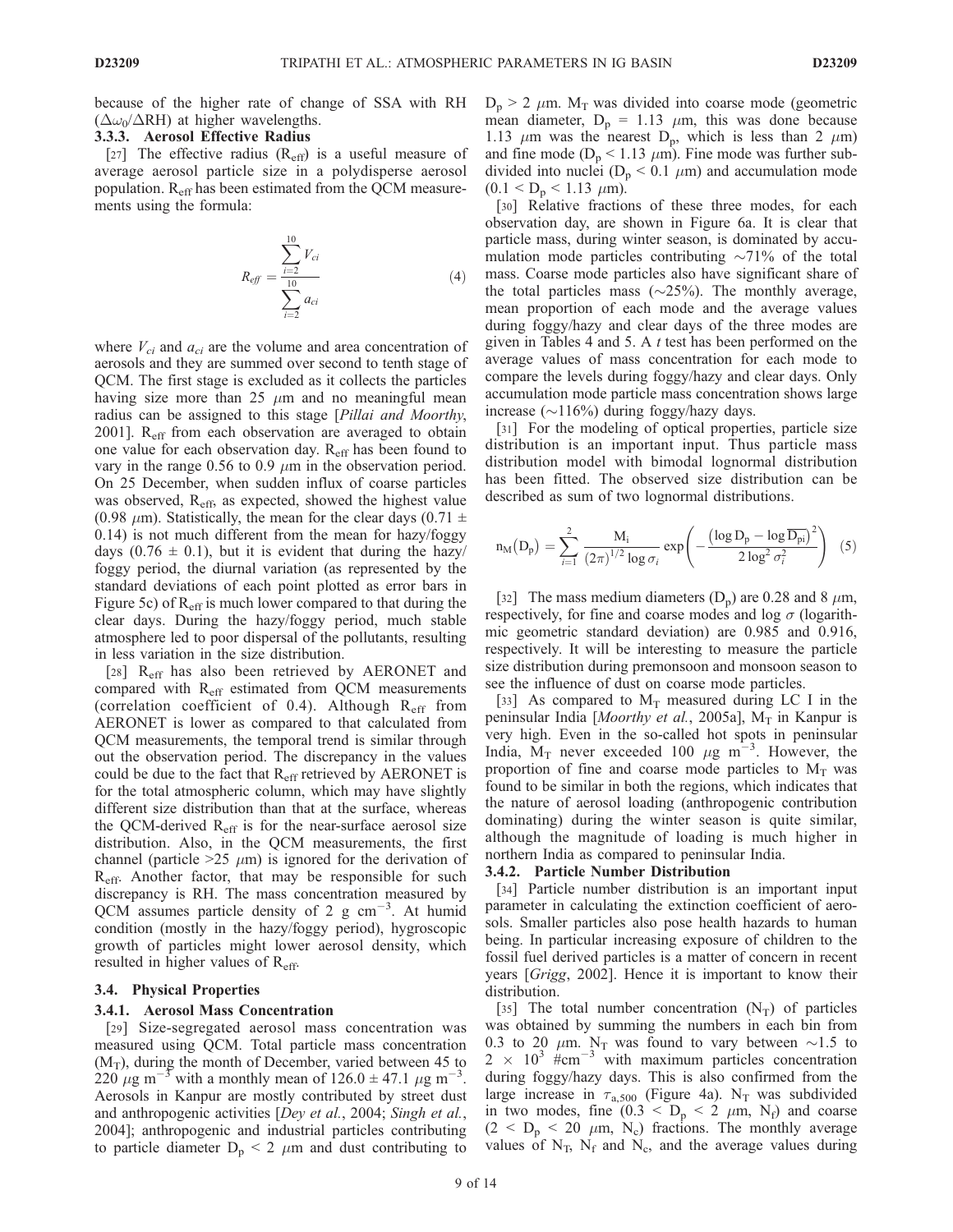

Figure 6. (a) Relative contribution of nuclei, accumulation, and coarse mode particles to the total aerosol mass concentration measured by QCM during December 2004. (b) Relative contribution of fine and coarse mode particles to the total aerosol number concentration measured by OPC during December 2004.

foggy/hazy and clear days are summarized in Tables 4 and 5. Fine mode particles contribute to 99.6%, and the rest being the contribution of coarse mode particles (Figure 6b). Both  $N_f$  and  $N_c$  show marked increase during foggy/hazy days (53% and 21%, respectively). It is interesting to note that at the coarse mode, the number concentration increases during the foggy period, whereas the mass concentration does not show any statistically significant difference. This is due to the fact that the cutoff diameters for the fine and coarse mode in QCM and OPC measurements are slightly different; as well as the absolute values of number concentration during foggy/hazy  $(1.7 \pm 0.3 \text{ particles cm}^{-3})$ 

and clear  $(1.4 \pm 0.2 \text{ particles cm}^{-3})$  days are small. Hence an increment of only 0.3 particles  $\text{cm}^{-3}$  shows significant difference statistically.

[36] The measured particle number distribution during monthly average, clear and foggy/hazy days were fitted as power law distribution, as the measured  $N_T$  shows generally decreasing trend with increasing particle size in the range  $0.3 < D_p < 20 \mu m$ ;

$$
n_N(\log D) = \frac{C}{\left(\frac{D^V}{\rho}\right)}\tag{6}
$$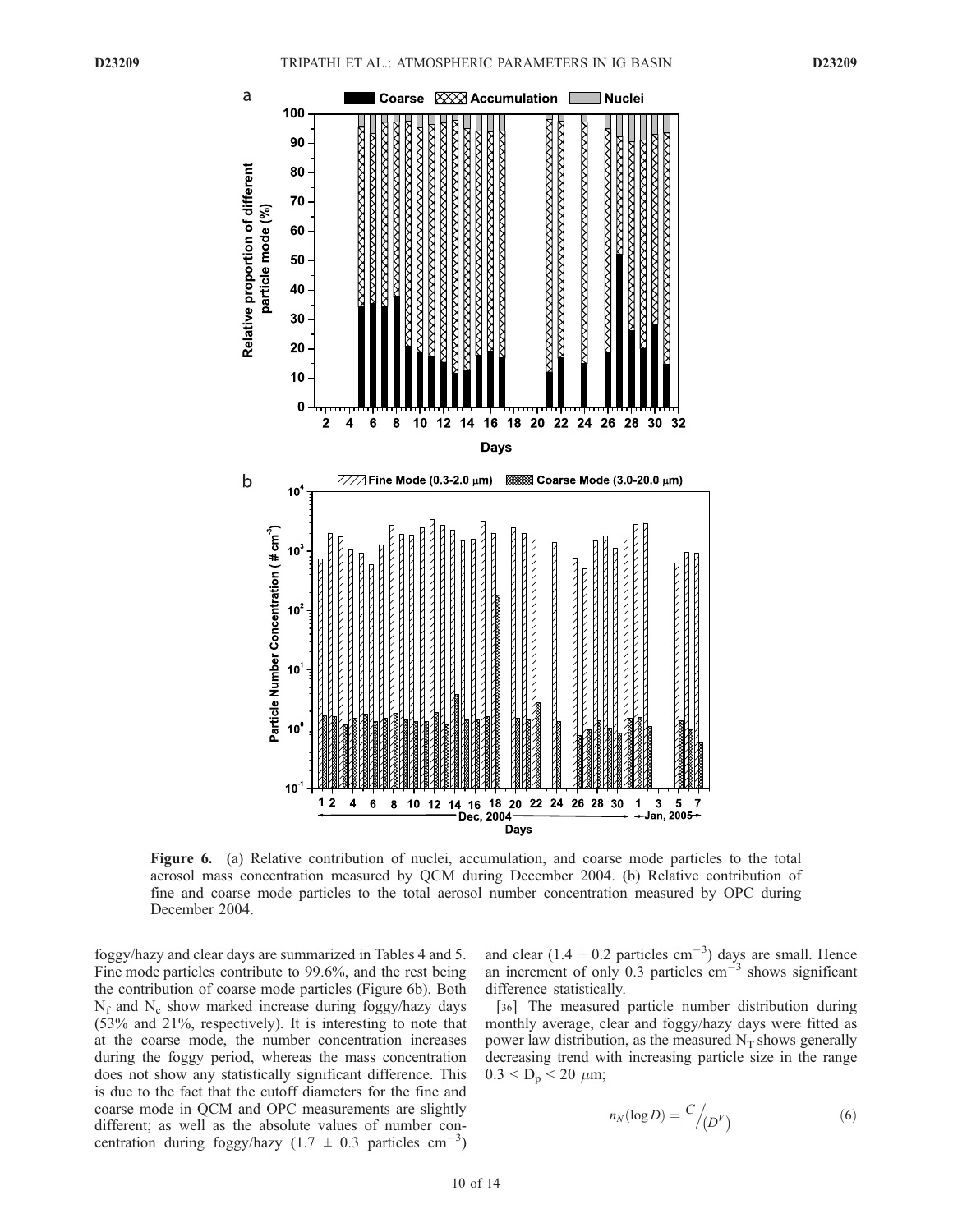| Component <sup>a</sup>                          | Monthly Mean, $\mu$ g m <sup>-3</sup> | SD $\sigma$         | Mean Proportion, % |  |
|-------------------------------------------------|---------------------------------------|---------------------|--------------------|--|
| QCM mass concentration, $\mu$ g/m <sup>-3</sup> |                                       |                     |                    |  |
| Nuclei                                          | 5.4                                   | 2.4                 | 4.7                |  |
| Accumulation                                    | 92.2                                  | 42.8                | 70.4               |  |
| Coarse                                          | 28.4                                  | 7.03                | 24.9               |  |
| Total                                           | 126.0                                 | 47.1                |                    |  |
| OPC number concentration, $cm^{-3}$             |                                       |                     |                    |  |
| Fine mode $(0.3-2.0 \mu m)$                     | $1.72 \times 10^{3}$                  | $4.2 \times 10^{2}$ | 99.6               |  |
| Coarse mode $(2.0-20.0 \mu m)$                  | 1.47                                  | 0.27                | 0.4                |  |
| Total                                           | $1.73 \times 10^{3}$                  | $3.0 \times 10^{2}$ |                    |  |

Table 4. Statistical Values of Aerosol Mass and Number Concentration at Kanpur During Land Campaign II

<sup>a</sup>QCM, quartz crystal microbalance; OPC, optical particle counter.

where C and  $\nu$  are constants, n<sub>N</sub> is the particle number concentration and D is the diameter of the particle. The values of C and  $\alpha$  for the whole month, foggy/hazy and clear days are  $17 \text{ cm}^{-3}$ , 2.72; 48 cm<sup>-3</sup>, 2.44 and 8.75 cm<sup>-3</sup>, 3.06, respectively.

[37] The aerosol mass and number size distribution measured by QCM and OPC were for the ambient aerosols. The dry aerosol mass was not measured during the campaign, however, the variation of measured aerosol mass with RH has been considered. Correlation between the hourly averaged mass and the corresponding RH is examined. Accumulation mode particle mass was found to show significant correlation with RH  $(R = 0.83)$ , whereas the nuclei and coarse mode particles show very poor correlation ( $R = 0.06$ ) and 0.15, respectively). Overall,  $M_T$  shows significant correlation  $(R = 0.82)$  with RH, as it is dominated by accumulation mode particles.  $M_T$  was found to increase with RH at  $RH > 27\%$ . The analysis revealed that highly humid conditions in the hazy/foggy period mostly affected the accumulation mode particles; as a consequence, the fine mode AOD showed a significant increase in this period (as discussed earlier). On the other hand,  $N_f$  and  $N_c$  show moderate ( $R = 0.4$ ) and poor correlation ( $R = 0.2$ ) with RH.

## 3.5. Comparative Analysis of Foggy/Hazy and Clear Days

[38] The principal goal of the research work presented in this and the companion paper was to test the hypothesis that anthropogenic aerosol loading significantly contributes to the prolonged and enhanced foggy/hazy winters in plains of the Ganges basin. Comparative analysis of foggy/hazy and clear day atmospheric parameters and characterization of the aerosols could reveal significant information to partially validate the hypothesis. The percentage deviation of the accumulation and coarse mode particles from the monthly

mean during December is shown in Figure 7a. It can be noticed that during fog/haze, the fractional increment was more for the accumulation mode particles followed by coarse mode. Accumulation mode particles generally act as condensation nuclei, which may form fog droplets upon condensation of water vapor. Soluble gases, e.g., HNO<sub>3</sub> and SO2, dissolve into these fog droplets, and a series of aqueous reactions take place in these droplets. Most prominent among these are conversion of S(IV) to S(VI). The sulfate in S(VI) form is nonvolatile and remains in particulate phase (this result is discussed in detail in the companion paper by *Tare et al.* [2005]). As a result of these aqueous reactions particle mass and size generally increases after the fog processing [Pandis et al., 1990a, 1990b; Seinfeld and Pandis, 1998].

[39] Particle mass size distributions are plotted for forenoon (Figure 7b) and afternoon (Figure 7c) averaged for foggy/hazy and clear days. The bimodal nature of particle size distribution is clearly evidenced with enhanced accumulation and coarse mode during foggy/hazy days, which is more pronounced during afternoon. In general particle mass distribution peak increases by a factor of 2 during fog/haze occurrence. The number size distribution also shows similar behavior (Figures 7d and 7e).

[40] The increase in mass concentration during fog was also due to increased stability in the boundary layer, allowing the particles to be concentrated near the surface (refer to Figures  $3a-3c$ ). Average diurnal variations of accumulation and coarse mode particle mass for foggy/hazy and clear days are plotted in Figures 8a and 8b. Accumulation mode particle mass shows strong diurnal variation with maxima peak in the morning hours and the mass has an upward slope around 1700 LT. Since the measurement protocol restricted the measurements only till 1700 LT, the peak at 1700 LT is not seen in the figure. However, similar trend has

Table 5. Statistical Values of Aerosol Mass and Number Concentration During Foggy/Hazy and Clear Weather Days at Kanpur

| Component                                      | Value on Foggy/Hazy Days              | Value on Clear Days                   | Statistical Inference at 5% Significance <sup>a</sup> |
|------------------------------------------------|---------------------------------------|---------------------------------------|-------------------------------------------------------|
| QCM mass concentration, $\mu$ g/m <sup>3</sup> |                                       |                                       |                                                       |
| Nuclei mode                                    | $5.7 \pm 2.3$                         | $4.7 \pm 2.5$                         | $F/N \leftrightarrow$                                 |
| Accumulation mode                              | $115.9 \pm 37.9$                      | $53.5 \pm 28.0$                       | $F/N$ $\uparrow$                                      |
| Coarse mode                                    | $24.2 \pm 6.0$                        | $24.2 \pm 5.6$                        | $F/N \leftrightarrow$                                 |
| AOD                                            | $0.9 \pm 0.3$                         | $0.6 \pm 0.2$                         | $F/N \uparrow$                                        |
| OPC number concentration, $cm^{-3}$            |                                       |                                       |                                                       |
| Fine                                           | $2.0 \times 10^3 \pm 6.9 \times 10^2$ | $1.3 \times 10^3 \pm 7.2 \times 10^2$ | $F/N$ 1                                               |
| Coarse                                         | $1.7 \pm 0.3$                         | $1.4 \pm 0.2$                         | F/N                                                   |

a F/N up, foggy/hazy period level is significantly high; F/N down, clear period level is significantly high; F/N even, no significant difference.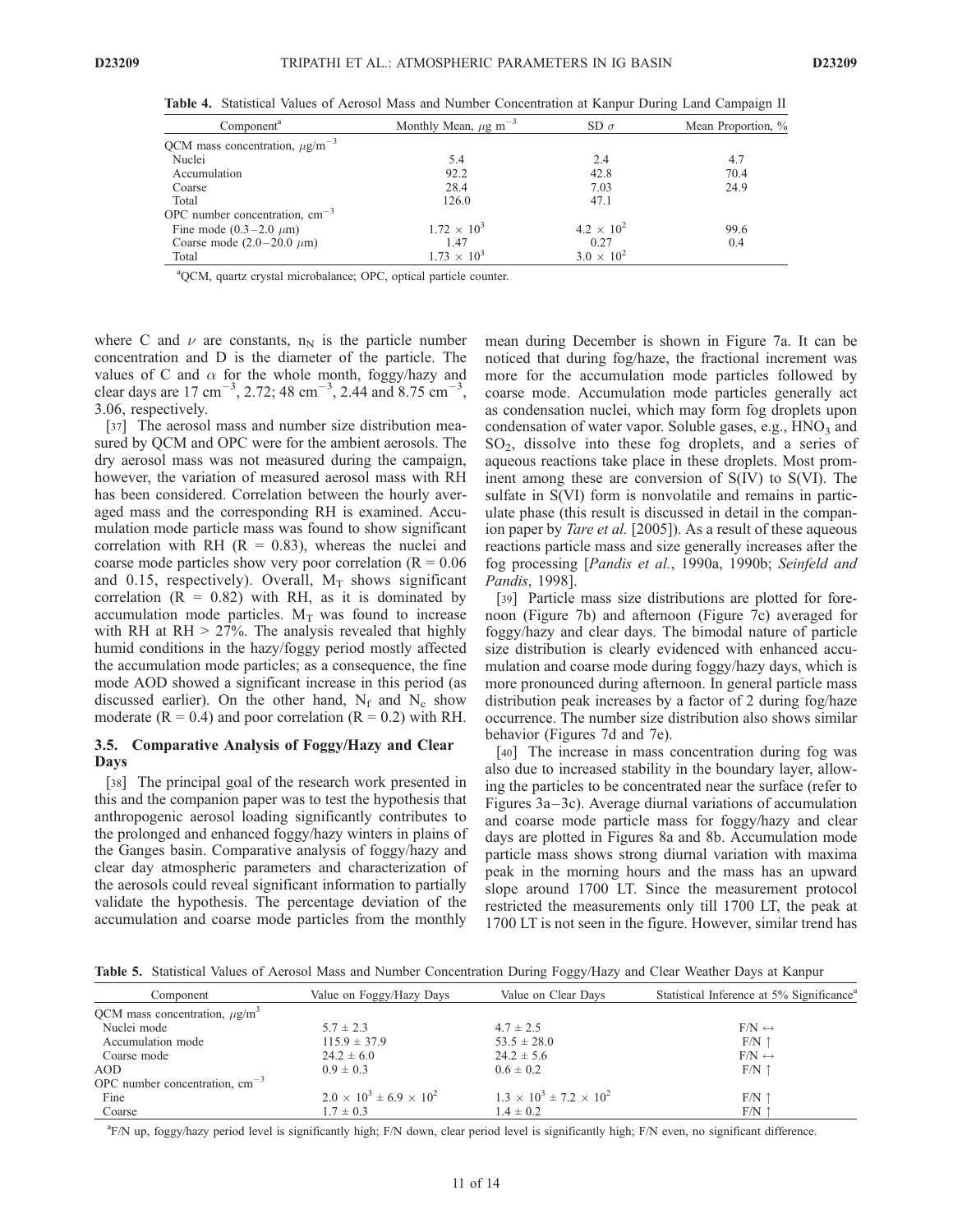

Figure 7. (a) Percentage deviation of mass of accumulation and coarse mode particles from monthly mean value. (b) Aerosol mass size distribution during forenoon of foggy/hazy and clear days. (c) Same as Figure 7b, but during afternoon. (d) Same as Figure 7b, but for aerosol number size distribution. (e) Same as Figure 7d, but during afternoon.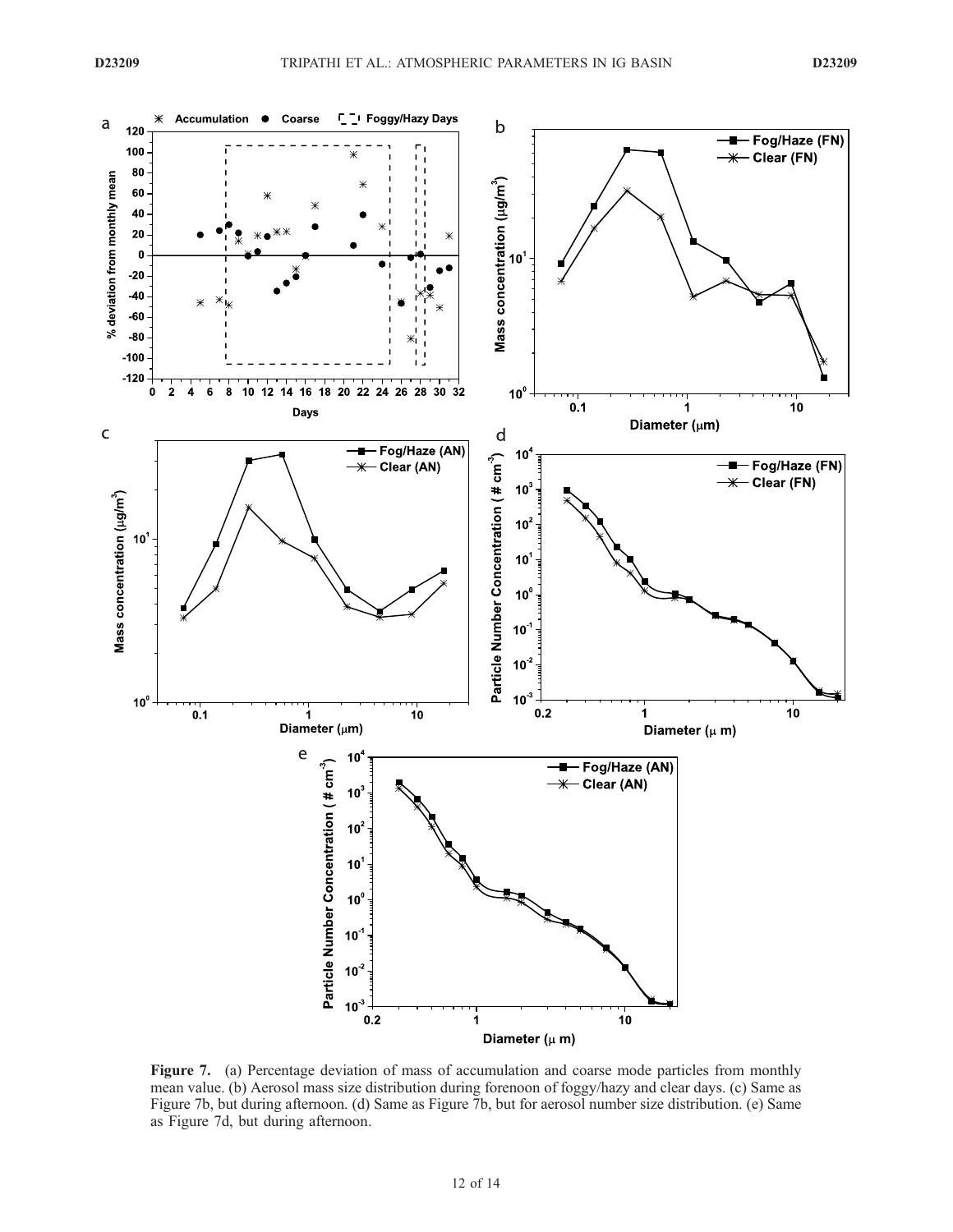

Figure 8. Diurnal variation of (a) accumulation and (b) coarse mode particles during foggy/hazy and clear days.

been observed for aerosol black carbon during December period [Tripathi et al., 2005a] that confirms the strong diurnal trend in aerosol mass. Values as high as  $210 \mu$ g m<sup>-3</sup> have been observed during early morning hours, with a slight shift in the peak toward the left during foggy/hazy days. The difference between aerosol accumulation mode concentration between foggy/hazy and clear days can be explained from the difference between diurnal variations of temperature and RH during the two periods. Similar diurnal variation was observed for coarse mode particles, but here the difference diminishes after the morning hours.

#### 4. Conclusions

[41] Atmospheric and aerosol parameters from a typical location in the Ganga basin in Northern India measured during a comprehensive field campaign in the winter season (December 2004) are presented. The major conclusions may be stated as follows:

[42] 1. Aerosol optical and physical properties show marked differences during foggy/hazy and clear conditions; aerosol mass and number concentration are significantly higher during the foggy/hazy days because of the existence of stable shallow boundary layer and plausible contribution to pollutant loads due to anthropogenic activities. This is reflected in the significant increase in fine mode AOD (due to increase mostly in accumulation mode particles) and higher curvature in the AOD spectrum during the hazy/ foggy period.

[43] 2. Monthly averaged AOD is quite high  $(0.77)$  and shows high spectral variation. The spectral dependence of  $\omega_{0, \text{dry}}$  is higher than that of the ambient aerosols because of higher rate of change of SSA with RH ( $\Delta\omega_0/\Delta$ RH) at higher wavelengths. The decreasing trend of SSA with wavelength reveals dominant mixing of absorbing BC with nonabsorbing components for most of the time. Although, statistically,

the mean R<sub>eff</sub> for the clear days ( $0.71 \pm 0.14$ ) is not much different from the corresponding mean for hazy/foggy days  $(0.76 \pm 0.1)$ , the diurnal variation of R<sub>eff</sub> is much lower in the hazy/foggy period as compared to that during the clear days.

[44] 3. Aerosol mass concentration varies in the range 45 to 220  $\mu$ g m<sup>-3</sup> with a monthly mean of 125.9  $\pm$ 47.1  $\mu$ g m<sup>-3'</sup>. Accumulation mode particles contribute 71%, coarse mode 25% and nuclei mode the rest to the total mass concentration. Aerosol mass size distribution is represented as lognormal bimodal distribution, whereas the number size distribution is fitted with inverse power law distribution. Fine mode particles contribute to 99.6% to the observed total number concentration.

[45] Acknowledgments. This work is carried out under the Indian Space Research Organization's Geosphere Biosphere Programme Land Campaign II. The efforts of PIs in establishing and maintaining the IIT Kanpur AERONET site are highly appreciated. S.N.T. acknowledges helpful discussion with Chandra Venkataraman.

### **References**

- Ackerman, A. S., O. B. Toon, D. E. Stevens, A. J. Heymsfield, V. Ramanathan, and E. J. Welton (2000), Reduction of tropical cloudiness by soot, Science, 288, 1042 – 1047.
- Ångström, A. (1964), The parameters of atmospheric turbidity, Tellus, 16,  $64 - 75$
- Bates, T. S., B. J. Huebert, J. L. Gras, F. B. Griffiths, and P. A. Durkee (1998), International Global Atmospheric Chemistry (IGAC) Project's First Aerosol Characterization Experiment (ACE 1): Overview, J. Geophys. Res., 103, 16,297-16,318.
- Bergstrom, R. W., P. B. Russell, and P. Hignett (2002), On the wavelength dependence of absorption of black carbon particles: Predictions and results from the TARFOX experiment and implications for the aerosol single scattering albedo, J. Atmos. Sci., 59,  $567 - 577$ .
- Charlson, R. J., S. E. Schwartz, J. M. Hales, R. D. Cess, J. A. Coakley, J. E. Hansen, and D. J. Hoffmann (1992), Climate forcing by anthropogenic aerosols, Science, 255, 423 – 430.
- Chu, D. A., Y. J. Kaufman, G. Zibordi, J. D. Chern, J. Mao, C. Li, and B. N. Holben (2003), Global monitoring of air pollution over land from the Earth Observing System –Terra Moderate Resolution Imaging Spectroradiometer (MODIS), J. Geophys. Res., 108(D21), 4661, doi:10.1029/ 2002JD003179.
- Cros, B., et al. (2004), The ESCOMPTE program: An overview, Atmos. Res., 69, 241 – 279.
- Dey, S., S. N. Tripathi, R. P. Singh, and B. N. Holben (2004), Influence of dust storms on aerosol optical properties over the Indo-Gangetic basin, J. Geophys. Res., 109, D20211, doi:10.1029/2004JD004924.
- Dey, S., S. N. Tripathi, R. P. Singh, and B. N. Holben (2005), Seasonal variability of the aerosol parameters over Kanpur, an urban site in the Indo-Gangetic basin, Adv. Space Res., 36, 778-782.
- Dey, S., S. N. Tripathi, R. P. Singh, and B. N. Holben (2006), Retrieval of black carbon and specific absorption over Kanpur city, northern India during 2001 – 2003 using AERONET data, Atmos. Environ., 40, 445 – 456.
- Dubovik, O., A. Smirnov, B. N. Holben, M. D. King, Y. J. Kaufman, T. F. Eck, and I. Slutsker (2000), Accuracy assessments of aerosol optical properties retrieved from Aerosol Robotic Network (AERONET) Sun and sky radiance measurements, J. Geophys. Res., 105, 9791 – 9806.
- Dubovik, O., B. N. Holben, T. F. Eck, A. Smirnov, Y. J. Kaufman, M. D. King, D. Tanre, and I. Slutsker (2002), Variability of absorption and optical properties of key aerosol types observed in worldwide locations, J. Atmos. Sci., 59, 590-608.
- Eck, T. F., B. N. Holben, J. S. Reid, O. Dubovik, A. Smirnov, N. T. O'Neill, I. Slutsker, and S. Kinne (1999), Wavelength dependence of the optical depth of biomass burning, urban, and desert dust aerosols, J. Geophys. Res., 104, 31,333 – 31,349.
- Girolamo, L. D., et al. (2004), Analysis of Multi-angle Imaging Spectroradiometer (MISR) aerosol optical depths over greater India during winter 2001-2004, Geophys. Res. Lett., 31, L23115, doi:10.1029/ 2004GL021273.
- Goloub, P., J. L. Deuze, M. Herman, D. Tanré, I. Chiapello, B. Roger, and R. P. Singh (2001), Aerosol remote sensing over land using the spaceborne polarimeter POLDER, in Current Problems in Atmospheric Radia $tion$ , edited by W. L. Smith, and Y. M. Timofeyev, pp.  $113-116$ , A. Deepak, Hampton, Va.